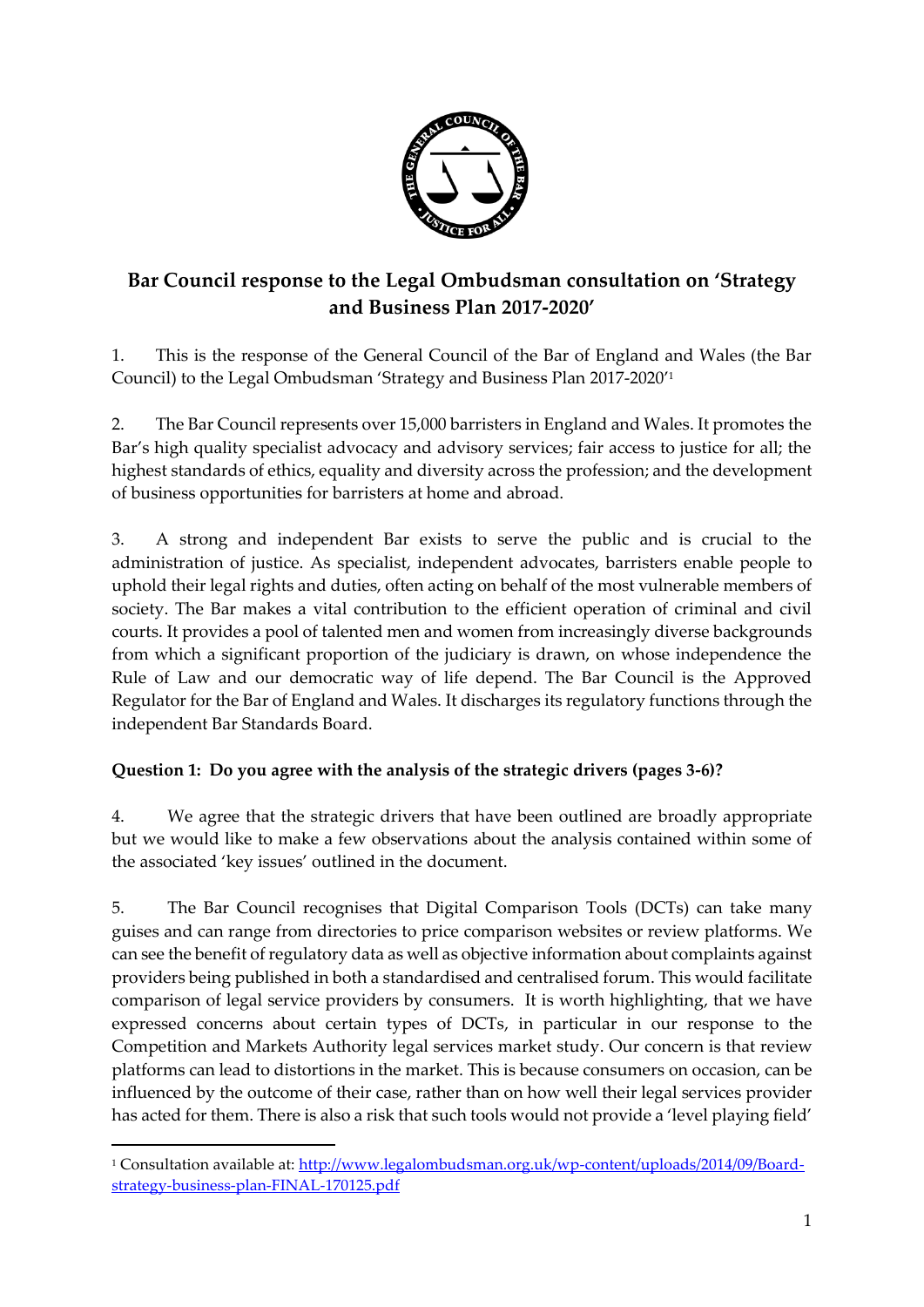for providers, since there could be constraints on lawyers that prevent them from responding to critical reviews because of Legal Professional Privilege or simple client confidentiality. We encourage the LeO to bear this in mind when working with stakeholders on DCTs.

6. Whilst the Bar Council can see that the intention behind the proposal to extend the system of redress to clients of unauthorised providers is to protect consumers, we are concerned that in practice, there is a real risk that such a change would lead to greater confusion about the distinction between unregulated and regulated providers. Consumers may also expect such providers to be regulated and carry professional indemnity insurance. Mitigation of this risk ought to be a key priority for LeO if such a proposal is taken forward.

7. We should also emphasise that it is the Bar Council's view that reserved activities should only be provided by authorised providers that are regulated and insured in accordance with the Legal Services Act. Redress to LeO for the provision of high risk legal services is no substitute for the full range of protections offered by regulated providers such as barristers who are bound by strict ethical obligations outlined in the Code of Conduct, Legal Professional Privilege and who are obliged to have professional indemnity insurance in place.

8. We are conscious that presently, the Legal Ombudsman is funded through the annual practising certificate fee that service providers pay to their regulators. As a matter of principle, regulated providers should not pay for the cost of an ombudsman scheme for clients of unregulated providers. This encompasses both the costs associated with policy development delivery of such as scheme. The Bar Council is of the view that unregulated providers being investigated by the LeO should bear the cost of the investigation in accordance with the 'polluter pays' principle. In the alternative, this could be funded by a separate levy on the unregulated sector, distinct from the levy from regulated providers. However we question whether this would be practically feasible.

9. We note that one of the LeO's strategic drivers is the LSB's vision and strategy for the future of the regulatory framework. It is worth noting that we are strongly opposed to the creation of a single regulator for the legal services sector and instead support a specialist regulator for the Bar. Barristers have a distinctive and complex set of responsibilities to the court and to clients which clearly distinguish them from other lawyers, and it is important to have a regulator that understands this complex set of professional obligations and can regulate accordingly. A well-regulated Bar in turn underpins the rule of law and the effective operation of our justice system. A specialist regulator is also more likely to ensure that the costs of regulation are proportionate to the regulatory risk posed.

10. The LeO has highlighted that it wishes to influence first-tier complaint handling to better understand and reduce the causes of complaints and improve signposting to LeO. We have recently updated the guidance documentation<sup>2</sup> that we provide to public access barristers. Within this document, we include information about signposting to LeO so that barristers can include this in their client care documentation. We would be happy to work

1

<sup>2</sup> Available here: [http://www.barcouncil.org.uk/practice-ethics/professional-practice-and-ethics/client](http://www.barcouncil.org.uk/practice-ethics/professional-practice-and-ethics/client-care-letters-in-public-access-cases/)[care-letters-in-public-access-cases/](http://www.barcouncil.org.uk/practice-ethics/professional-practice-and-ethics/client-care-letters-in-public-access-cases/)